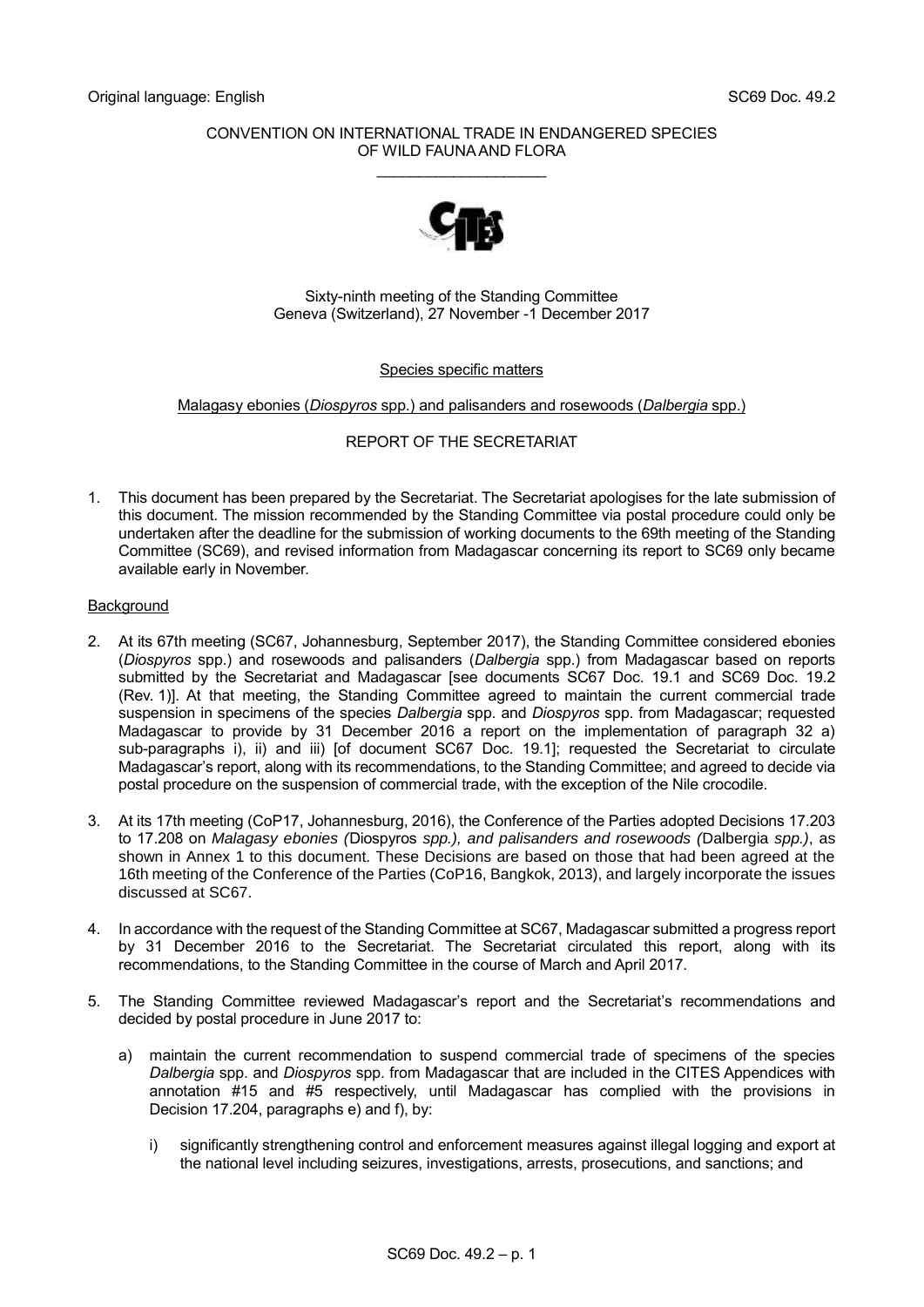- ii) submitting an audited inventory of at least a third of the stockpiles of logs, sawn wood and veneer sheets of species of *Dalbergia* and *Diospyros* from Madagascar, and a use plan for consideration, approval and further guidance from the Standing Committee.
- b) acknowledge that finished products of *Dalbergia* spp. that were produced, packaged, ready for retail trade and duly registered and authorized for export in Madagascar prior to 2 January 2017 are not covered by the recommendation to suspend trade. Consequently, exports of those registered specimens can take place in accordance with the relevant special provisions of the Convention related to trade in pre-convention specimens.
- c) request the Secretariat to undertake a mission to Madagascar to assess progress with the implementation of Decision 17.204 and the Standing Committee recommendations, and report to its 69th meeting. The Standing Committee encourages Madagascar to extend an invitation to the Secretariat to undertake such a mission well in advance of 28 September 2017, which is the deadline for the submission of a working document to SC69.
- 6. The decisions of the Standing Committee were communicated by Notification to the Parties No. 2017/047 of 27 June 2017.
- 7. In accordance with **Decision 17.204, paragraph g)**, Madagascar submitted to the Plants Committee a report on its implementation of **Decision 17.204, paragraphs a), b), c) and d).** These cover various scientific aspects relating to the trade in and management of *Dalbergia* spp. and *Diospyros* spp. in Madagascar (see document PC23 Doc. 21.1). The Plants Committee noted document PC23 Doc. 21.1, and requested the Secretariat to continue to support Madagascar, notably by liaising with Parties that have asked Madagascar to share samples from its reference collections, and with Singapore for samples of the rosewood shipment seized by this country [see document PC23 Sum. 4 (Rev. 1)].

# Implementation of the intersessional recommendations of the Standing Committee and Decision 17.204, paragraphs e) and f)

- 8. At the invitation of the Government of Madagascar and in accordance with the Standing Committee's request, the Secretariat undertook a mission to Madagascar from 30 September to 8 October 2017 to assess progress with the implementation of Decision 17.204, and with the Standing Committee recommendations mentioned in paragraph 5, a) and b) above. The Secretariat is particularly grateful to the Malagasy CITES authorities for their generous collaboration, and for all the practical and logistical support that it received. It extends its sincere thanks to all Malagasy Government agencies, intergovernmental organizations, government and country representatives, non-governmental organizations, industry representatives, traders and other stakeholders it had the pleasure to interact with during this mission.
- 9. On 27 September, prior to the mission, and in accordance with **Decision 17.204, paragraph g)**, Madagascar submitted a progress report on its implementation of **Decision 17.204, paragraphs e) and f)** for consideration by the Standing Committee at the present meeting. The Secretariat discussed extensively with various stakeholders during the mission the actions described in this report and its annexes, as well as the *Mécanisme de vérification de stock et business plan* (the "use plan").
- 10. The Management Authority (MA) of Madagascar accompanied the Secretariat during part of the mission. This allowed the MA to obtain new, updated and additional information on activities relating to Decision 17.204, paragraphs e) and f), and consequently to update its report [see document SC69 Doc. 49.2 (Rev. 1)].

Findings of the Secretariat on the implementation of Decision 17.204, paragraph e) and Standing Committee recommendation a), i): significantly strengthen control and enforcement measures against illegal logging and export at the national level

# *Control and enforcement efforts*

11. Various legal and regulatory measures and reforms, including the creation of specialized government bodies to manage stockpiles and address the "rosewood crisis", have strengthened the regulatory framework to act against illegal logging and export of *Dalbergia* spp. and *Diospyros* spp. However, their operational efficiency seems hampered due to recurrent shortages in resources, and limited political support. Although stated to be a priority, the financial means to allow the practical establishment and operation of the *Chaine Spéciale de lutte contre les trafics des bois de rose et des bois d'ébène* (including payments for its members) have yet to be allocated.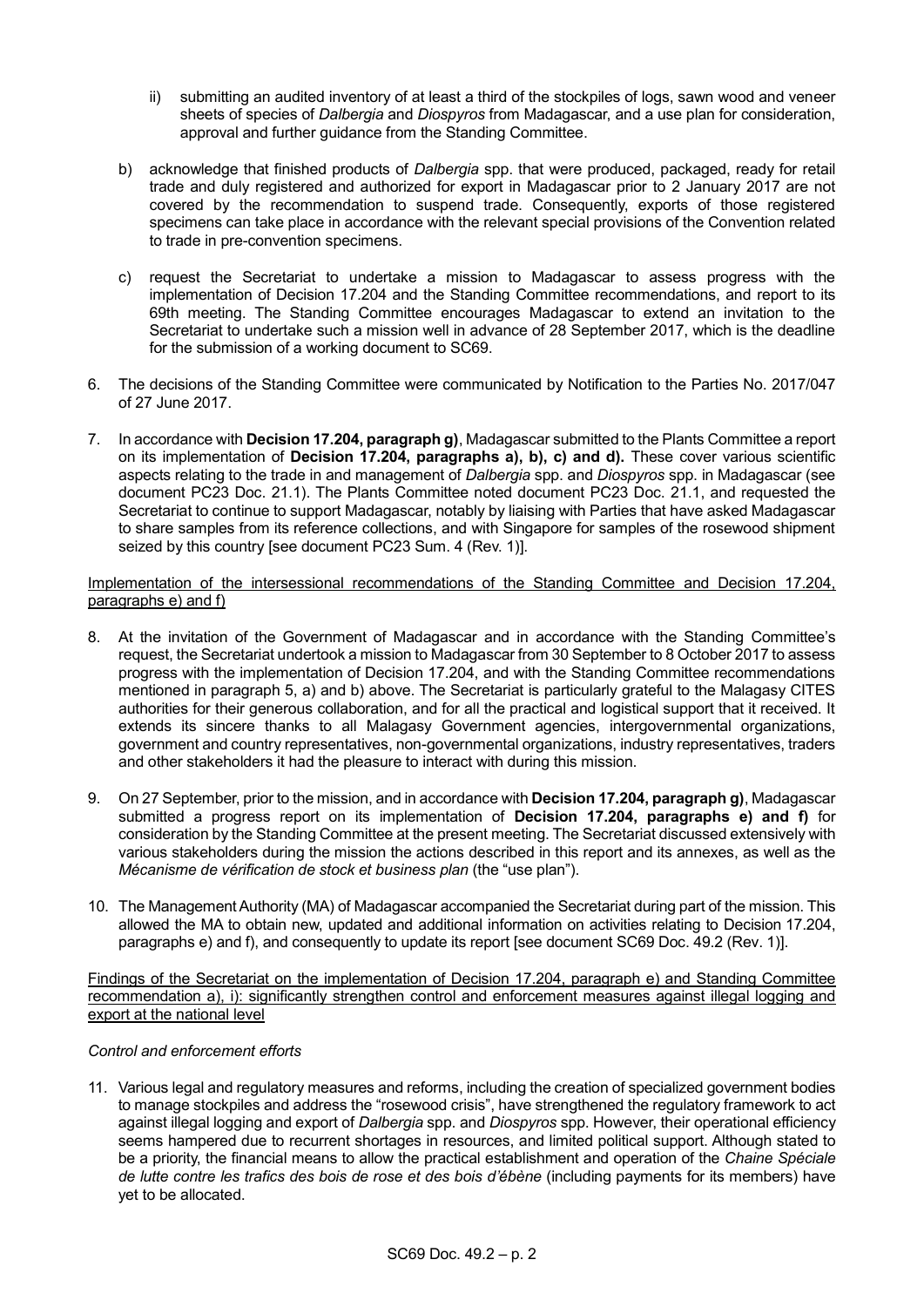- 12. The mission verified the updated information provided in Table 1 of document SC69 Doc. 49.2 (Rev. 1) on 89 possible offences concerning rosewood that were brought to the attention of the Standing Committee. These have in the meantime been bundled into 79 court cases, of which 53 dossiers were judged, 21 are ongoing and five have not been initiated. The Secretariat observes that the cases seem to involve mostly small to mid-level offenders, and that some cases are several years old. Table 2 of the same document provides information on infractions concerning palisander (illegal cutting or transport) during the first half of 2017. These infractions are frequent but usually different in nature because much of the timber is used for local markets rather than for exports.
- 13. Preventing rosewood from being smuggled from the island requires significant manpower and resources. Very limited means exist to secure strategically important exit points along the north-east coastline of Madagascar. The officials involved – gendarmes, military, regional authorities, staff of the Ministère de l'Environnement, de l'Ecologie et des Forêts (MEEF) – are lacking transport, communication means, man power and resources to secure often very remote areas. The four vessels that the MEEF obtained to improve coastal controls have not been deployed because no operational funding was allocated by the Government.
- 14. Madagascar has been collaborating since 2017 with the Centre de Fusion de l'Information Maritime (CFIM), based in Antananarivo, in order to discover and monitor suspected movements of ships along the coasts of Madagascar. In combination with informant networks and enforcement actions on the ground, this led to three successful interventions in 2017 (and one alert that was launched during the Secretariat's mission in the Sava region). The Secretariat also learned of a failed intervention, apparently because the traffickers and the suspected ship had been alerted of upcoming inspections.
- 15. During the last two years, measures have been adopted whereby regional staff of the MEEF, gendarmerie, military and prefecture suspected to have been involved in the trafficking of rosewood or ebony can be removed and replaced. An example was given of a post that had been occupied consecutively by four different staff for this reason. These measures put significant pressure on local officials, particularly in regions heavily affected by illegal logging, stockpiling and trade, such as Sava and Analanjirofo, and could be demotivating or create disincentives to act upon suspected offenses if not well managed. Most local officials encountered during the mission expressed anxiety about the situation, and urged the Secretariat to help resolve the rosewood crisis by eliminating or selling the stockpiles.

## *Seizures overseas*

- 16. Very little information could be obtained concerning the actions that Madagascar is undertaking to investigate the possible involvement of Malagasy individuals in the large overseas seizures of Malagasy *Dalbergia* spp. and *Diospyros* spp that have taken place since their 2013 inclusion in CITES Appendix II. These concern seizures in China, Hong Kong SAR, Mozambique, Singapore, Sri Lanka and the United Republic of Tanzania (see also document SC66 Doc. 46.1). Concerning the confiscations in Singapore and Sri Lanka, the Secretariat learned that inquiries by Malagasy authorities into the involvement of locals had remained inconclusive to date.
- 17. In the case of the seizure in Singapore, Madagascar seems to concentrate most of its efforts on attempting to recover revenue from an eventual auction of the 3,372 tons of rosewood that were confiscated by Singaporean authorities in March 2014. Just prior to the mission of the Secretariat, Malagasy authorities issued in October 2017 arrest warrants for three Malagasy suspects believed to be involved in the smuggling attempt, i.e. three years after the seizure. Madagascar reports to the Standing Committee that it wrote to the countries where large seizures took place with the objective of recovering money that would be generated by selling these confiscated stocks, and using part of the revenues to fund the implementation of Decision 17.204 in Madagascar. However, the Secretariat is of the view that it would be important for the Malagasy authorities to obtain the collaboration from these countries to investigate and prosecute those involved in rosewood and ebony trafficking in Madagascar.

# *General observations*

18. As already noted by the Wildlife Incident Support Team (WIST) of the International Consortium on Combating Wildlife Crime (ICCWC) in 2015 and the United Nations Office on Drugs and Crime (UNODC) in 2016, there is an overall impression, supported by a reduction in trafficking incidents, that the smuggling activities involving the illegal export of large volumes of rosewood have lessened in scale and intensity over the last two years. This may be due to a combination of factors, including: increasing international awareness of the CITES listings of *Dalbergia* spp. and *Diospyros* spp.; enhanced risks of confiscations and losing investments; better controls in Madagascar, e.g. of movements of ships and on the ground; harsh measures taken by Madagascar against suspected local officials; and economic developments in Madagascar (possibly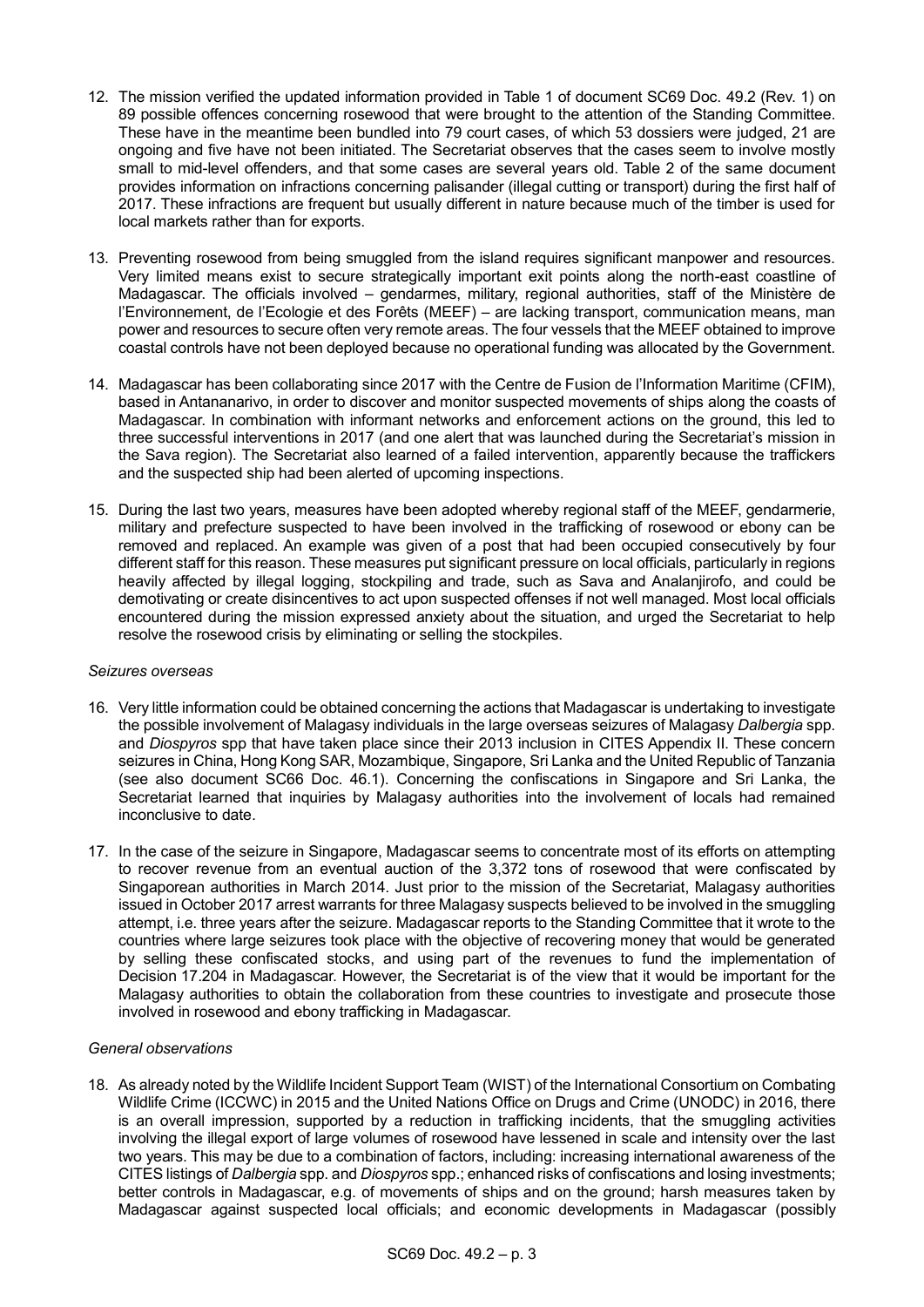favouring other commodities than rosewood), and market evolutions in Asia (possibly targeting rosewoods from alternative origins). It is however also possible that presently unknown, new smuggling techniques or routes are being used. This could be facilitated by the presence in the country of large, uncontrolled 'declared' and 'undeclared' stockpiles of rosewood and ebony.

- 19. It remains unclear whether the investigations and prosecutions in Madagascar are sufficiently targeted and effective to dismantle the trafficking networks, and deter the so-called 'rosewood barons'. As such, the Malagasy Government could be encouraged to send clear signals that it is pursuing the organised crime behind the rosewood trafficking, and taking decisive actions in this regard by focusing investigations on all those involved in the large seizures mentioned above.
- 20. The Secretariat notes that MEEF and relevant law-enforcement agencies [Primature, gendarmes, police, customs, judiciary, SAMIFIN (Service de Renseignements Financiers) and BIANCO (Bureau Indépendant Anti-Corruption)] reviewed the recommendations of UNODC concerning wildlife and forest crime, conducted in the framework of a national ICCWC assessment in 2016, and forwarded the validated version to UNODC in August 2017. The ICCWC assessment addresses broad enforcement issues, but its recommendations concerning precious timbers are very pertinent, and their execution would significantly enhance the implementation of Decision 17.204, paragraph e), and recommendation a), i) of the Standing Committee.

Findings of the Secretariat on the implementation of Decision 17.204, paragraph f) and recommendation a), ii): submitting an audited inventory of at least a third of the stockpiles of logs, sawn wood and veneer sheets of *Dalbergia* and *Diospyros* from Madagascar, and a use plan

# *Submit regular updates on audited inventories of at least a third of the stockpiles*

- 21. An inter-ministerial committee, involving 12 ministries, has been created in Madagascar to coordinate the tidying up of the precious timber sector in 2016 and 2017. The goal is to achieve a "zero-stock" situation, with zero tolerance for illegal rosewood or ebony trade. The committee established a Secrétariat Exécutif (SE BDR) to ensure liaison with the Prime Minister's office, coordinate all activities relating to the clean-up of the rosewood and ebony sectors, implement decisions taken by the committee, and inventory, mark and secure all seized and declared ebony and rosewood stockpiles in Madagascar.
- 22. In order to determine what "at least a third of stockpiles of logs, sawn wood and veneer sheet of *Dalbergia* spp. and *Diospyros* spp. from Madagascar" means, Madagascar has collated updated information on the estimated amounts of rosewood (*Dalbergia* spp.) and ebonies (*Diospyros* spp.) that are being stockpiled in the country, as indicated in the table below. This should help to clarify what quantities correspond to "at least one third of the stockpiles". The new figures were collated or estimated in May 2017 by the SE BDR, and form the basis for undertaking subsequent stock inventories and audits. They reflect higher estimated levels of seized and declared rosewood and ebony stockpiles than what had been reported to the Standing Committee previously [in document SC67 Doc. 19.2 (Rev. 1), Madagascar reported that its rosewood and ebony stockpiles totalled 302,693 logs]. The updated estimations show a total of 330,319 logs (323,602 rosewood logs; 6,717 ebony logs), 589,344 pieces of sawn wood (450,409 rosewood; 138,935 ebony), 1,774 kg of ebony; and 10 containers with an unknown content. No stockpile information is provided concerning palisander (*Dalbergia* spp.), noting that this is mostly - but no exclusively - used for domestic trade.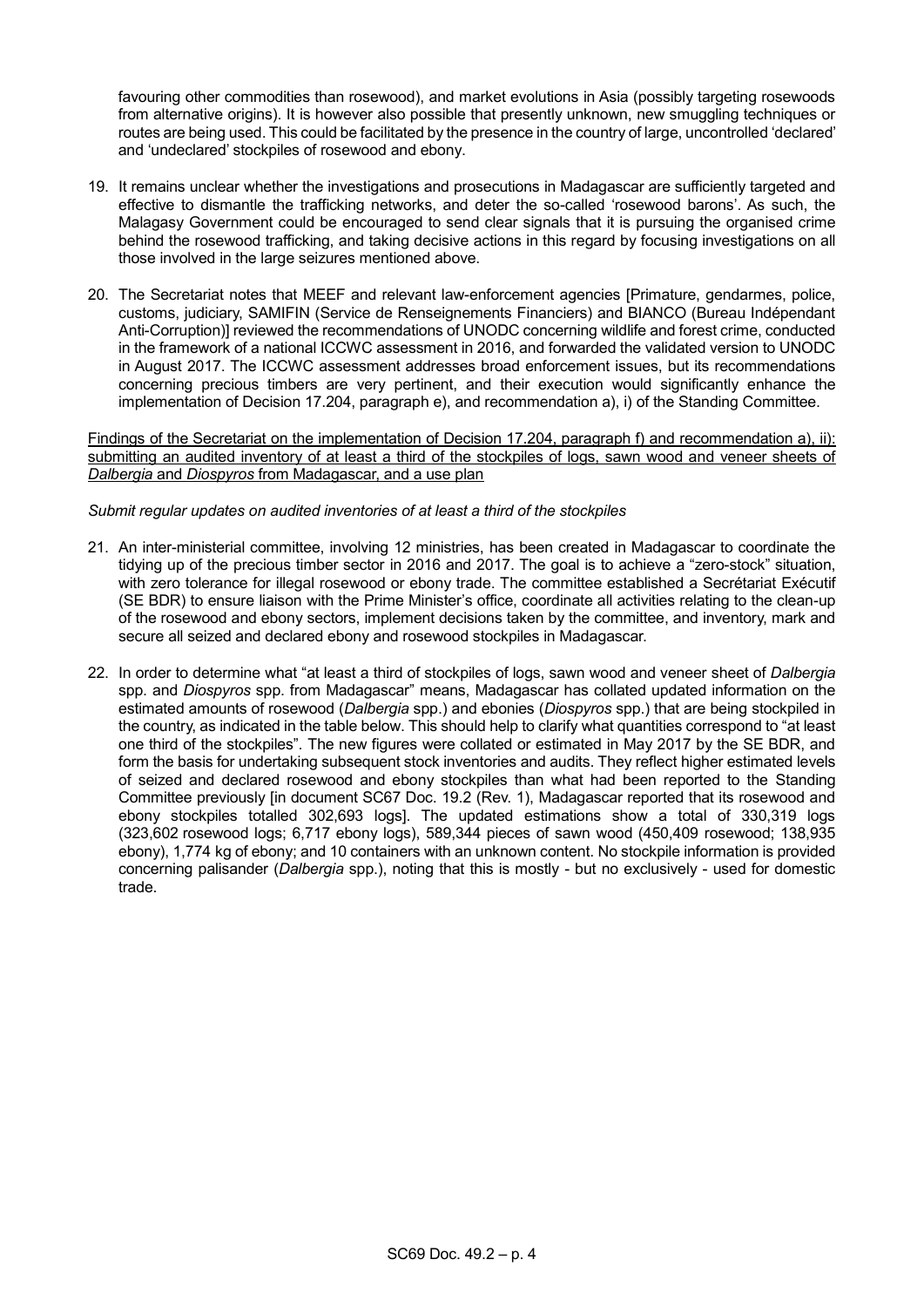| Stocks of<br>precious timber                                                  | Volume                                                                                                                                                                                                                                                            | Location                                       | Proposed actions<br>in use plan                                                                                                           |
|-------------------------------------------------------------------------------|-------------------------------------------------------------------------------------------------------------------------------------------------------------------------------------------------------------------------------------------------------------------|------------------------------------------------|-------------------------------------------------------------------------------------------------------------------------------------------|
| <b>Stocks under</b><br>Government<br>control (seized)                         | - 28,666 logs of rosewood                                                                                                                                                                                                                                         | 11 regions<br>ın<br>Madagascar                 | To be re-inventoried;<br>audit initiated by SGS to<br>be completed;<br>auctioned.                                                         |
| Stocks in<br>private hands<br>that were<br>"declared" in<br>2011 <sup>1</sup> | - 294,936 logs of rosewood + 6 containers<br>[content not yet known]<br>- 6,717 logs of ebony wood<br>- 450,409 plaquettes [sawn wood] + $1,774$<br>kg of ebony wood<br>- 138,935 plaquettes [sawn wood] of<br>rosewood + 4 containers [content not yet<br>knownl | 7 regions in<br>Madagascar<br>(90% in<br>Sava) | Possession illegal.<br>To be inventoried,<br>brought under<br>Government control<br>(following compensation<br>schemes) and<br>auctioned. |

- 23. **Seized stock** are currently under the control of the Government. The latest data indicate a stock of 28,666 logs, of which 27,725 (97%) were inventoried, marked and secured in 2015-16, and 17,211 (62%) audited by the private security firm SGS. The quality of the seized timber is generally lower than that of the 'declared' privately owned stocks. It has been suggested that stocks, once confiscated, were 'manipulated to replace good logs with poor quality timbers'.
- 24. Law no 2015-056<sup>2</sup> prohibits the possession and stockpiling of rosewood and ebony (as well as any harvesting, cutting, exploitation, transport, commercialisation or exportation). For the **declared stockpiles**, the business plan proposes the determination of the exact volumes and qualities involved; inventorying and securing the stocks; arranging for their seizure/acquisition by the Government involving compensation schemes; and subsequent sales.
- 25. In addition to (confiscated) stocks under Government control and stocks known to have been "declared' in 2011, an unknown number of **undeclared, hidden stocks** of rosewood and ebony are suspected to be retained in the country. Estimations range from 'a few' to 2 million logs. Most stocks would be kept in hiding in the north-eastern regions of the country. Possession of such stocks is illegal (see paragraph 24). The use plan foresees that illegal stocks be located and seized by the Government, and auctioned. Owners are to be prosecuted in accordance with national laws.
- 26. By mid-November 2017, the budgets for initiating the inventories of the confiscated and declared rosewood and ebony stockpiles had not been released yet. These budgets had been agreed by the Government in December 2016. It seems that the inventories will be undertaken by the Executive Secretary of the SE BDR and his team, accompanied by technicians from the Direction Générale des Forêts, and regional members of the stock management commission. During the mission, assurances were given to the Secretariat that stock inventories, audits and auctions could be conducted in the presence of external observers from BIANCO, civil society, and interested intergovernmental organizations, non-governmental organizations or donor agencies, but how this will be ensured in practice remains unclear.

# *Use plan for Madagascar's stockpiles of rosewood and ebony*

-

27. Madagascar has submitted a comprehensive and detailed use plan to the Standing Committee for its consideration, approval and further guidance [Annex 4 of document SC69 Doc. 49.2 (Rev. 1)]. The use plan describes a mechanism to verify stockpiles of *Dalbergia* spp. and *Diospyros* spp., and a business plan to manage these stocks and dispose of them through a system of auctions and sales. Madagascar states that the use plan was developed bearing in mind the CoP17 Decisions and Standing Committee's recommendations.

*<sup>1</sup> In 2009 and 2010, during periods of government instability, significant amounts of precious timbers – particularly* Dalbergia *spp. – were obtained through illegal or uncontrolled logging activities in northern and north-eastern Madagascar. In 2011, operators and traders were invited to declare stocks of cut rosewood and ebony in their possession. Over hundred declarations 'on the honor' were received. These declared' stocks have been verified or accounted for to date. The source and legal origins of the timber involved are mostly unclear. The very large majority of the declared stockpiles are situated in Sava (north-east region of the country).* 

Loi no 2015-056 portant création de la "chaine spéciale de lutte contre le trafic de bois de rose et/ou de bois d'ébène" et répression des *infractions relatives aux bois de rose et/ou bois d'ébène.*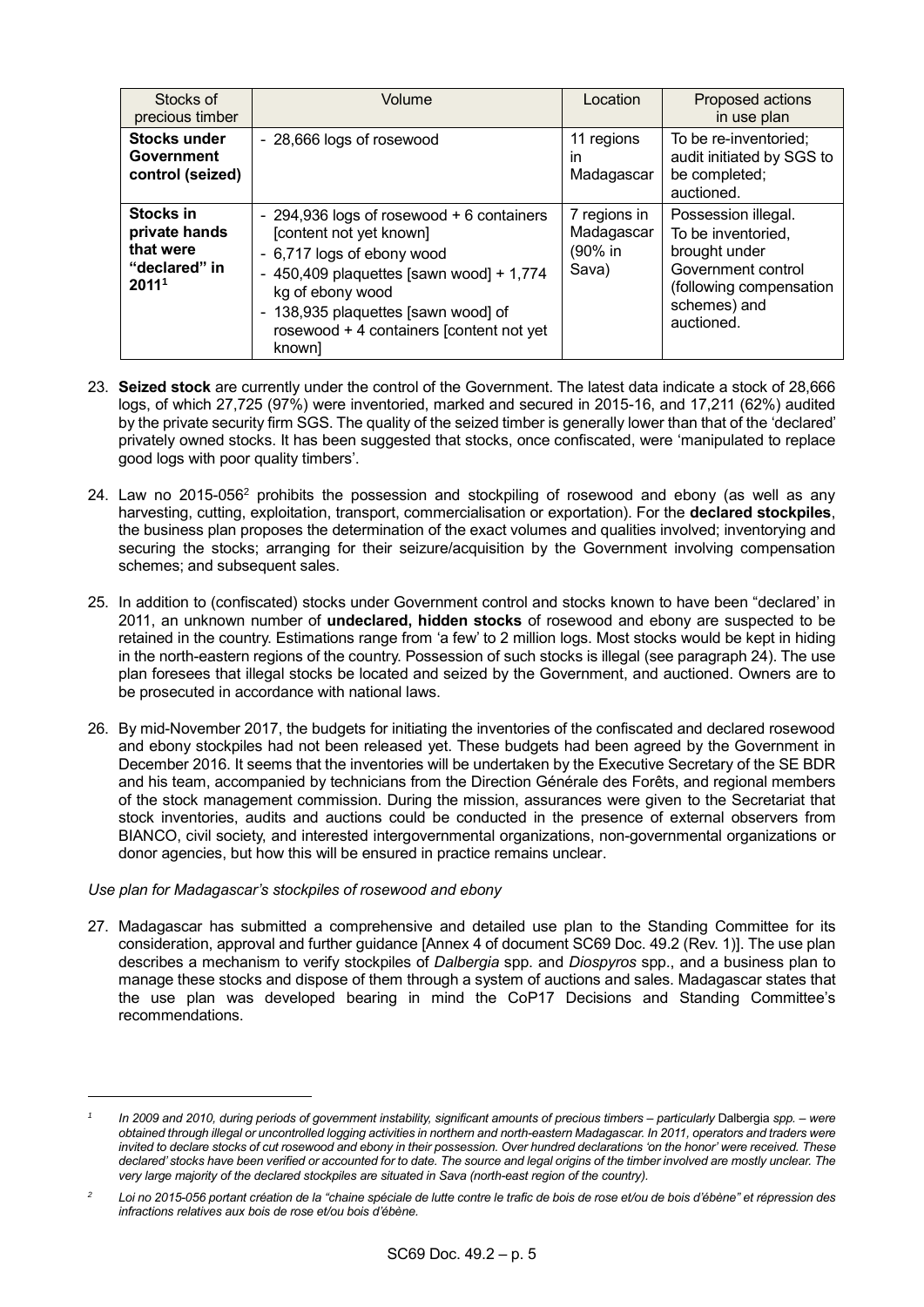- 28. The overall goal of the use plan is to reach a "zero stock" objective, as articulated by the Government of Madagascar. Many stakeholders in Madagascar agree that the development and implementation of viable, sustainable forestry management strategies for the country's precious timbers require that the many dubious timber stockpiles be brought under control. Their removal is widely recognised as the best way forward for addressing the "rosewood crisis that destabilized Madagascar". The use plan favours the option to inventory and secure seized and 'declared' stockpiles, and gradually eliminate them through sales under the auspices on the Government of Madagascar (and oversight bodies, including CITES). Depending on the quality, quantity and species, timber would be sold to local or overseas markets.
- 29. The use plan's stock verification mechanism and business plan contain: inventory systems that can be audited; budgets; asset evaluation and monitoring; risk analyses; structures to manage sales; deliverables over time; security methods; and a structure to reinvest funds. All processes should be transparent and controllable. Many aspects relating to the inventories and organisation of the auctions are covered, including ways to address legal, social, economic and environmental challenges. The plan contains for example technical details on the proposed sales (market trends, price estimations, potential buyers, etc.) based on models from countries that experienced similar stockpile issues (Guatemala and India).
- 30. The use plan is to be deployed in two "phases":
	- Phase 1: Verify the volume and quality of the stocks of seized and declared rosewood and ebonies, including controls and marking; complete an audited inventory of at least one third of the volume [step 1: re-verification of seized stockpiles; step 2: verification of 1/3rd of the declared stocks, with incentive and compensation schemes; step 3: verification of remaining 2/3<sup>rd</sup> of declared stocks]; obtain the agreement from the Standing Committee to sell these audited stocks.
	- Phase 2: Establish a system to sell off rosewood and ebony, and proceed with sales; use part of the generated funds to inventory and secure the remaining  $2/3<sup>rd</sup>$  of the declared stocks; strive to arrive at a 'zero-stock' situation through further sales.
- 31. The proposed time frame, expected to start in August 2017, is as follows:
	- Phase 1 [inventories steps 1 and 2]: five months
	- Phase 2 [sales]: six months
	- Continuation of inventory and verification of 2/3rd of the declared stocks, followed by their sales: 12 months

## *Secretariat's rapid assessment of the use plan*

- 32. The overarching approach in the use plan to resolve the stockpile crisis through transparent, tightly controlled sales for domestic and international markets takes into consideration the social and economic realities on the ground in Madagascar, and addresses many important aspects in this regard.
- 33. However, the use plan may be over-optimistic in some of its expectations, and important organisational and resource mobilisation questions remain to be resolved. Issues to consider further include the following:
	- **Timing issues:** The proposed timeframes are not, or no longer, realistic. At the time of writing (November 2017), the stock inventories that were scheduled to run from September to December 2017 had not started. It also seems unrealistic to expect that the 'declared' stocks can be accounted for in 2 months, and that at least one third can be marked, audited and secured within that time frame. For the Standing Committee to review the results of the inventories and the preparatory work leading up to eventual auctions, and to consider whether exports could take place, it would be preferable to organize any sales after the 70th meeting of the Standing Committee.
	- **Budget and resource issues:** The funds for covering the initial phases of the use plan (i.e. the verification mechanism and stockpile inventories), estimated at 8,153,500 USD, are not fully secured (in December 2016, the Madagascar Government allocated 240,000 USD for this exercise). The same is the case for the subsequent organisation of auctions and sales (321,500 USD). The Government of Madagascar seems to expect that the use plan will be mostly financed by external donors. In this regard, Madagascar could reach out for financial support to the countries that the use plan identifies as potential markets for, and importers of Madagascar's rosewood and ebony (principally China, but also several countries in the European Union, Japan and the United States of America). The Government of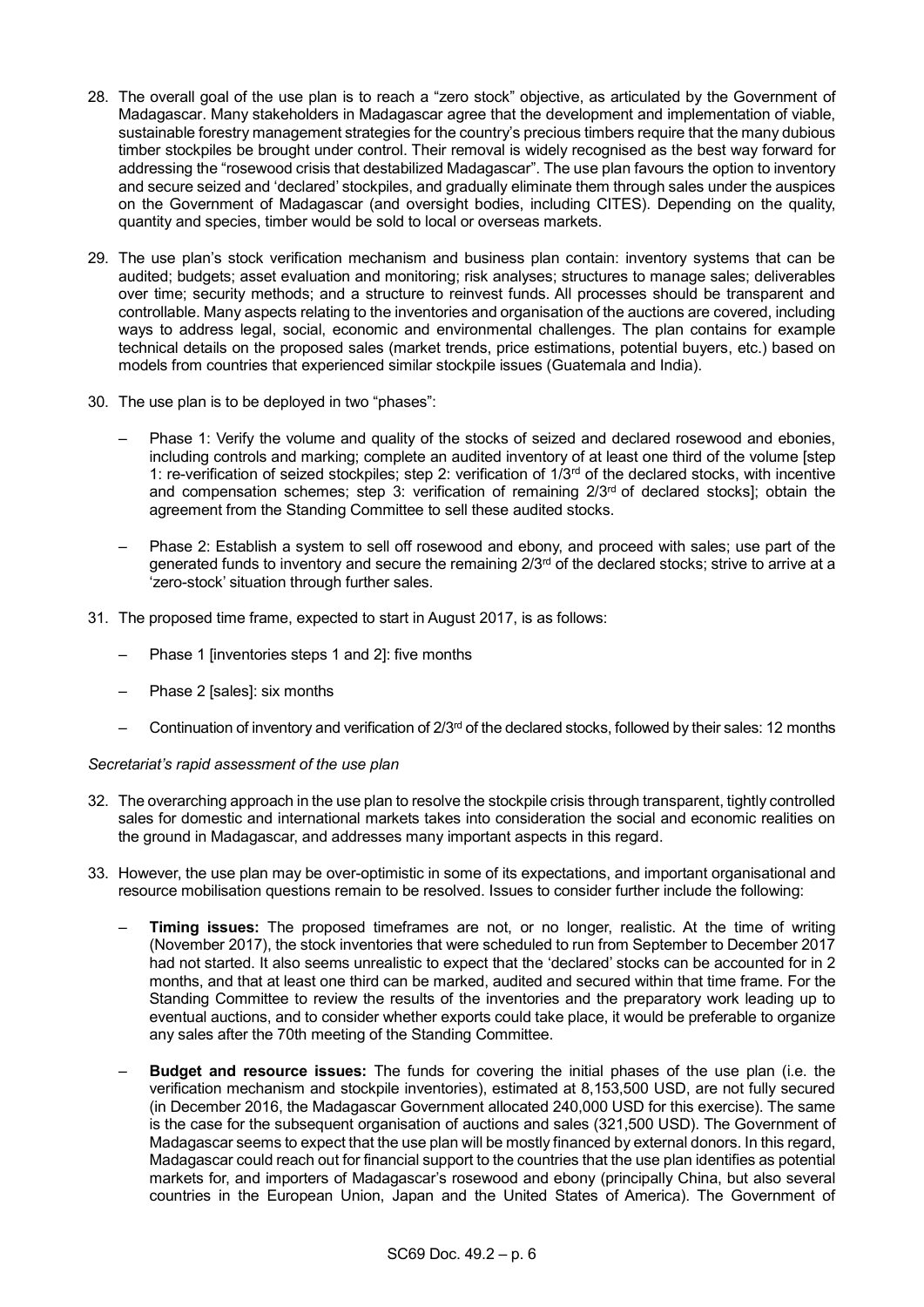Madagascar also appears to count on receiving funds for implementing the use plan from countries that confiscated large shipments of illegal Malagasy rosewood, and would auction these seized goods (see paragraph 17). However, as such auctions may not take place in the foreseeable future, and allocations of eventual revenues remain unknown, this may not be a particularly viable option.

- **Controls, oversight and monitoring issues:** Inventories and sales should be coupled to (i) stringent enforcement actions to prevent laundering and manipulation of stocks; (ii) a robust, independent and transparent mechanism to ensure that the generated funds are allocated correctly; and (iii) monitoring to assess the impacts of any sales on illegal logging and timber trafficking activities. These issues could be better emphasized or developed in the use plan.
- **Transparency issues:** The role of national agencies and organisations, including members of civil society, and of international bodies in monitoring or accompanying the deployment of the stockpile verification mechanism and the business (or sales) plan should be clarified. To enhance transparency, consideration could be given to, for example, documenting the various stocks, stages and operations, and mediatizing the activities that the Government takes in this regard.
- **Cooperation issues:** Finally, the role of the international community and of the CITES Standing Committee and Secretariat, in particular, would need to be clearly articulated.
- **Pending issues:** The use plan clarifies that some aspects remain to be decided, such as the most appropriate compensation and incentive schemes; the most effective ways to mark and secure logs; and the best auction strategies over time.
- 34. The Secretariat is of the opinion that several components of the use plan (the verification mechanism and business plan) need to be finalized, and others could be revised or strengthened. These include: allocation of potential revenues *(*the distribution key needs revision, *inter alia* to cover costs of compensations and follow-up inventories); clarification of oversight mechanisms for the control and dispersal of generated finances (establishment of a dedicated, well-controlled Fund?); the proposed timeframes; the scope and role of independent, external supervision; the enforcement aspects relating to the operations; and the monitoring of possible impacts of any sales on illegal logging and timber trafficking.
- 35. For the use plan to succeed, the Standing Committee will need to agree that: the provisions in Decision 17.204, paragraphs e) and f) have been complied with; the use plan can be approved and the conditions for a partial sale of audited stockpiles are in place; and the current recommendation to suspend commercial trade from Madagascar in *Dalbergia* spp. and *Dyospiros* spp. be lifted (conditionally, partially or totally). As indicated in paragraphs 33 and 34, the Secretariat is of the opinion that the use plan submitted by Madagascar is well-prepared, but requires strengthening and clarifications in certain areas, and that the resource issues and proposed timeframes need to be further addressed. As directed in Decision 17.208, the Secretariat is ready to assist Madagascar in this regard.

# Further considerations

- 36. The long-term perspectives for improving and restructuring Madagascar's trade in CITES-listed trees look reasonably positive, particularly once the stockpile issues have been dealt with. There is genuine scope for implementing the activities Madagascar is directed to undertake in accordance with Decision 17.204 with the assistance of international bodies such as CITES, the Food and Agriculture Organization of the United Nations (FAO), the European Union-FAO Forest Law Enforcement, Governance and Trade Programme (FLEGT), the International Tropical Timber Organization (ITTO) and ICCWC. These include undertaking the necessary research to make non-detriment findings; building capacity; revising current forestry practices and reinforcing regulations in favour of sustainability and biodiversity conservation; and strengthening enforcement and controls. What may be most needed to ensure this transition is strong political will to end the "rosewood crisis" by fully supporting the implementation of the use plan, allocating the necessary resources to the Ministries and government agencies concerned, and demonstrating 'zero tolerance' towards those involved in illegal logging and trafficking in precious CITES-listed timbers in Madagascar.
- 37. Concerning *finished products of* Dalbergia *spp. that were produced, packaged, ready for retail trade and duly registered and authorized for export in Madagascar prior to 2 January 2017*, the Secretariat established during its mission that none of these specimens had been exported to date, and that the CITES Management Authority had not issued any pre-convention certificate. The Secretariat was not shown finished products of *Dalbergia* spp. that correspond to the definition indicated above, but is aware that stockpiles of such products exist in the country (visits had to be cancelled for sanitary reasons).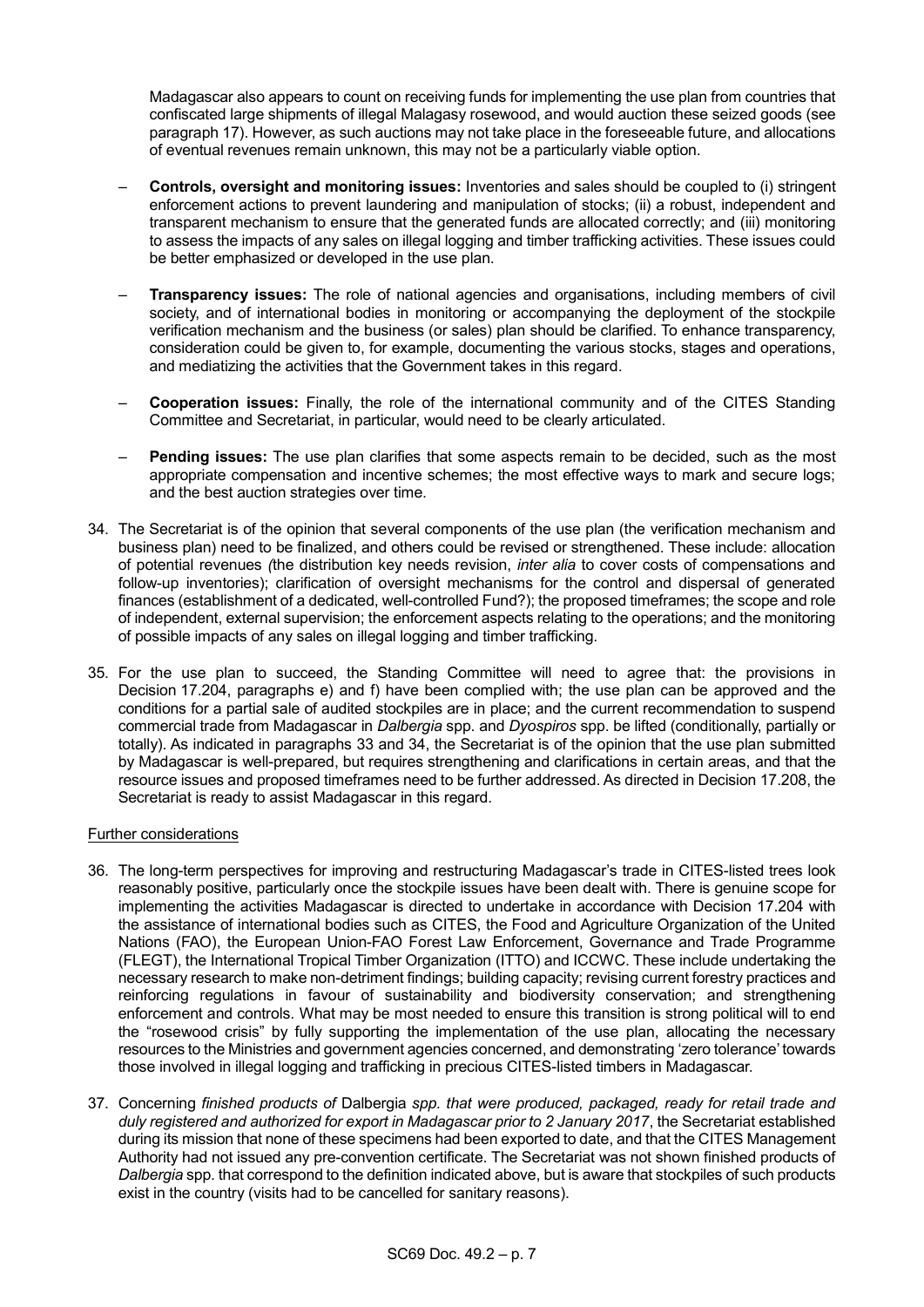38. Concerning the disposal of CITES-listed rosewood and ebony consignments originating in Madagascar and confiscated outside that country, the Standing Committee, at its 66th meeting, drew the attention of Madagascar and relevant Parties to the options outlined in paragraph 35 of document SC66 Doc. 46.1, and particular option a) ("*In the view of the Secretariat, one-time auctions could take place if the proceeds from such auctions could be placed into a secure and well managed trust fund, created and administered by the Secretariat, for instance, in consultation with the Party that made the seizure, and for the dedicated purpose of supporting the implementation of CITES in Madagascar.*"). If upon an auction the acquirer seeks to reexport the timber, paragraph 8 c) of Resolution Conf. 17.8 on *Disposal of illegally traded and confiscated specimens of CITES-listed species* needs to be taken into consideration.

### Recommendations

39. The Standing Committee is invited to consider the following recommendations:

The Standing Committee:

### *Concerning Decision 17.204, paragraph e)*

- a) notes the progress that Madagascar has made in strengthening control and enforcement measures against illegal logging and export, and recommends that these efforts be continued and expanded, as observed in paragraphs 19 and 20 of the present document;
- b) invites countries that seized large consignments of CITES-listed rosewood and ebony originating in Madagascar to share information in support of investigations and prosecutions in Madagascar; and to request the assistance from ICCWC in undertaking these investigations;

#### *Concerning Decision 17.204, paragraph f)*

- c) notes that, to date, there is no audited inventory of at least a third of the stockpiles of logs, sawn wood and veneer sheets of the species of *Dalbergia* and *Diospyros* in Madagascar, and encourages Madagascar to undertake these inventories and audits in a transparent and controlled manner;
- d) welcomes the use plan in Annex 4 of document SC69 Doc. 49.2 (Rev. 1), but considers that it cannot be approved at present, and requests the Secretariat to continue working with Madagascar and its partners to revise and finalize it, particularly with respect to the observations made in paragraphs 33 and 34 of the present document;

#### *Conclusions*

- e) therefore agrees to maintain the recommendation for Parties not to accept exports or re-exports for commercial purposes from Madagascar of specimens of *Diospyros* spp. (populations from Madagascar; annotation #5) and *Dalbergia* spp. (annotation #15) until Madagascar has complied with the provisions in Decision 17.204, paragraphs e) and f), by:
	- i) significantly strengthening control and enforcement measures against illegal logging and export at the national level, including seizures, investigations, arrests, prosecutions, and sanctions;
	- ii) submitting an audited inventory of at least a third of the stockpiles of logs, sawn wood and veneer sheets of species of *Dalbergia* spp. and *Diospyros* spp. from Madagascar for consideration and approval of the Committee; and
	- iii) submitting a use plan that is revised as recommended in paragraph d), for consideration and approval of the Committee; and
- f) requests the Secretariat to report on progress made by Madagascar with the implementation of paragraphs e) and f) of that Decision at the 70th meeting of the Standing Committee.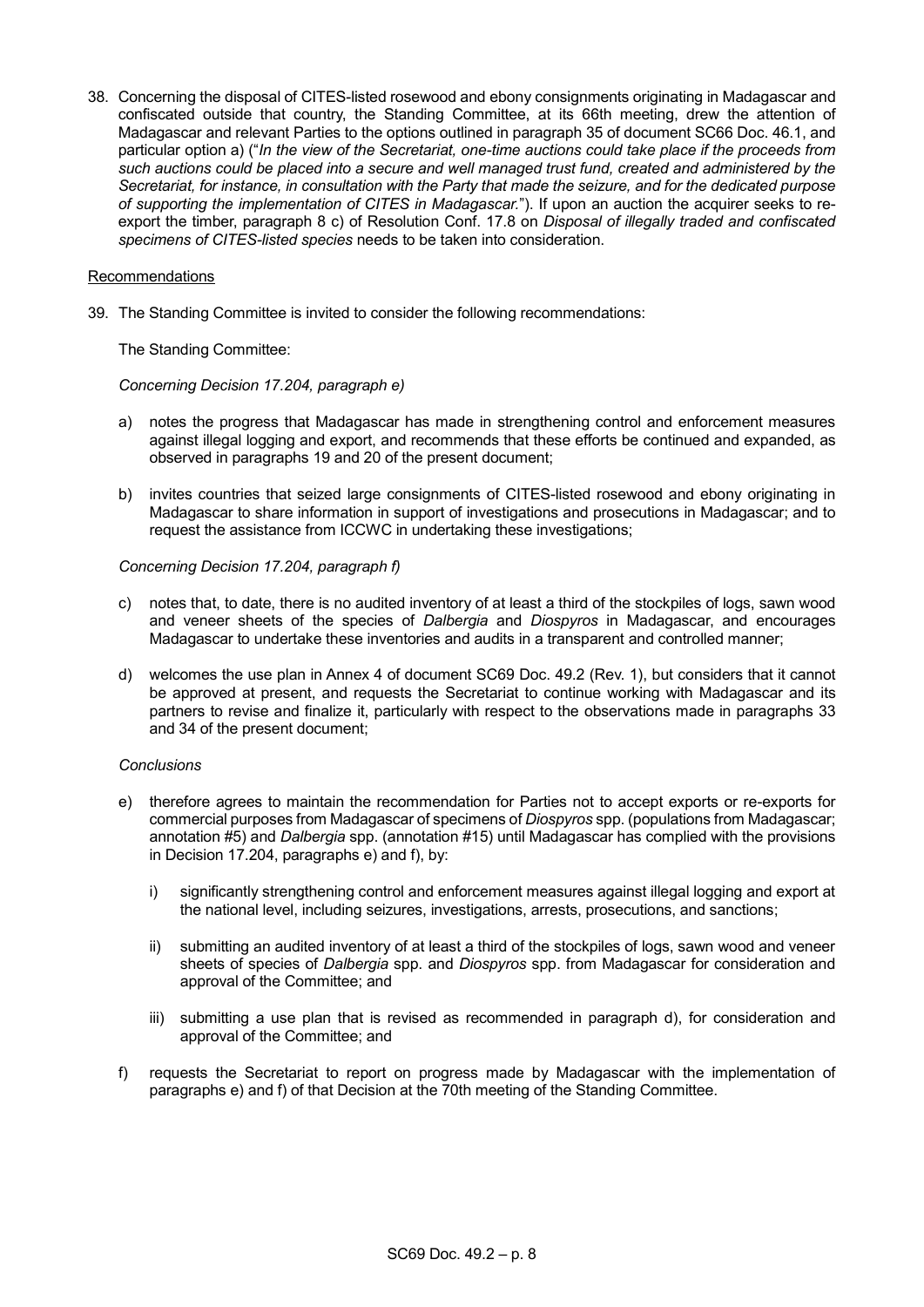## **Decisions on Malagasy ebonies (***Diospyros* **spp.), and palisanders and rosewoods (***Dalbergia* **spp.)**

### *Directed to source, transit and destinations Parties for Malagasy* **Diospyros** *spp. and* **Dalbergia** *spp.*

- *17.203 Source, transit and destination Parties for specimens of species of the genera* Dalbergia *and* Diospyros *occurring in Madagascar are urged to:*
	- *a) enforce all the measures that are recommended by the CITES Standing Committee concerning commercial trade in specimens of these species from Madagascar, including suspensions of such trade;*
	- *b) develop action plans to effectively manage timber stockpiles of* Dalbergia *spp. and* Diospyros *spp. from Madagascar; and*
	- *c) provide written reports describing progress made with implementation of paragraphs a) and b) of this Decision to the Standing Committee.*

# *Directed to Madagascar*

- *17.204 Madagascar shall:*
	- *a) continue to develop an inclusive process to identify the main commercially valuable species in these genera from Madagascar, in cooperation with transit and destination Parties, the CITES Secretariat and relevant partners, such as the International Tropical Timber Organization (ITTO), the International Consortium on Combating Wildlife Crime (ICCWC), the Food and Agriculture Organization of the United Nations (FAO) and other intergovernmental and non-governmental organizations concerned with trade in timber of rosewood, ebonies and palisanders;*
	- *b) for those species identified under paragraph a) establish, in collaboration with the CITES Secretariat, a precautionary export quota based upon a scientifically robust non-detriment finding;*
	- *c) subject to the availability of funds, organize workshops in support of the implementation of paragraphs a) and b) of this Decision, and to strengthen the national capacity to formulate nondetriment findings, and identify and agree on monitoring mechanisms that include appropriate technology (e.g. timber tracking);*
	- *d) continue the production of identification materials for identifying timber and timber products of species of the genera* Dalbergia *and* Diospyros *from Madagascar;*
	- *e) for those species identified under paragraph a), significantly strengthen control and enforcement measures against illegal logging and export at the national level including seizures, investigations, arrests, prosecutions, and sanctions;*
	- *f) submit regular updates on audited inventories of at least a third of the stockpiles of species of*  Dalbergia *and* Diospyros *from Madagascar, and a use plan for consideration, approval and further guidance from the Standing Committee; and*
	- *g) provide written reports on progress with the implementation of paragraphs a) to d) of this Decision to each meeting of the Plants Committee; on progress with the implementation of paragraphs e) and f) of this Decision to the Standing Committee; and on progress with the implementation of this Decision to the Conference of the Parties at its 18th meeting.*